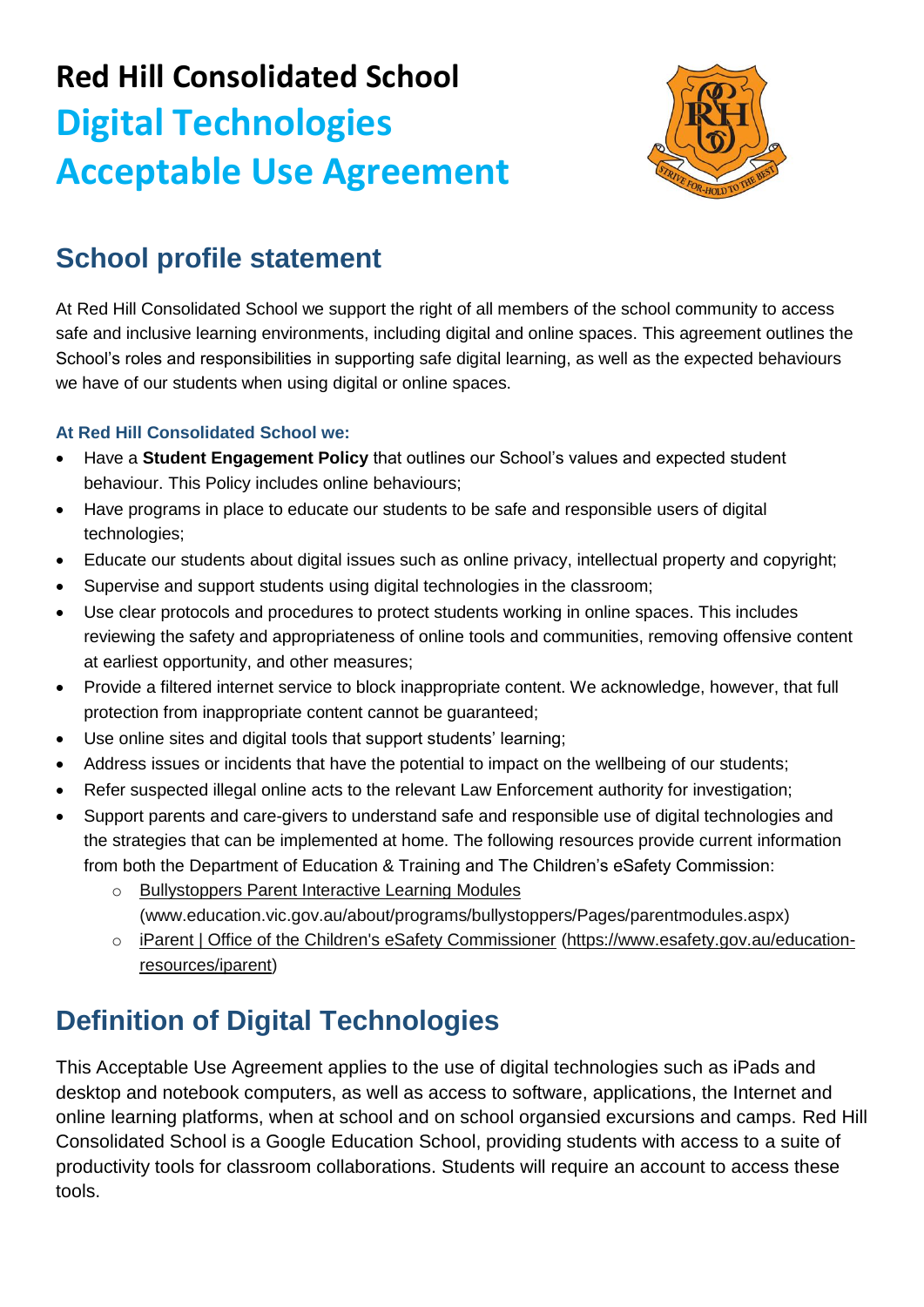# **Red Hill Consolidated School Digital Technologies Acceptable Use Agreement**



#### **Expected Student Behaviours**

When I use digital technologies, I demonstrate **empathy** by:

- Always being kind to my friends and classmates and thinking about how the things I say and do online might make them feel.
- Not sending mean or bullying messages or forwarding them to other people.
- Stopping to think about what I post or share online.
- Creating and presenting my own work, and if I copy something from online, letting my audience know by sharing the website link to acknowledge the creator.
- Sharing digital technologies in the classroom.
- Never deleting, moving or renaming other's folders, files or saved work.
- Always being a constructive collaborator when working with others online.

### **When I use digital technologies, I demonstrate Responsibility** by:

- Protecting my personal information by never sharing my full name, address, phone number and date of birth online.
- Never answer questions online that ask for my personal information.
- Protect my passwords and don't share them with anyone except my parent.
- Only ever use websites, applications or software titles that I've been instructed to.
- Never download or delete/move applications or software or make changes to settings or passwords without permission.
- Only use spaces, sites and applications that are appropriate for my age.
- Don't deliberately search the Internet for something rude, scary or violent.
- Shut down and turn off devices when asked to by a teacher.

### When I use digital technologies, I demonstrate **Respect** by:

- Showing care when using digital technologies at school. This includes:
	- o Having clean hands when using technology.
	- o Finishing all food and drinks before using devices.
	- o Walk carefully when carrying devices. Never carry more than two devices at a time unless in a cradle.
	- o Return devices to their trolley when you have finished using it.
- Always ask permission before taking a photograph or video of someone at school.

When I use digital technologies, I demonstrate **Resilience** bv:

 Turning off, closing the screen or clicking the back button if I see something I don't like and telling an adult straight away.